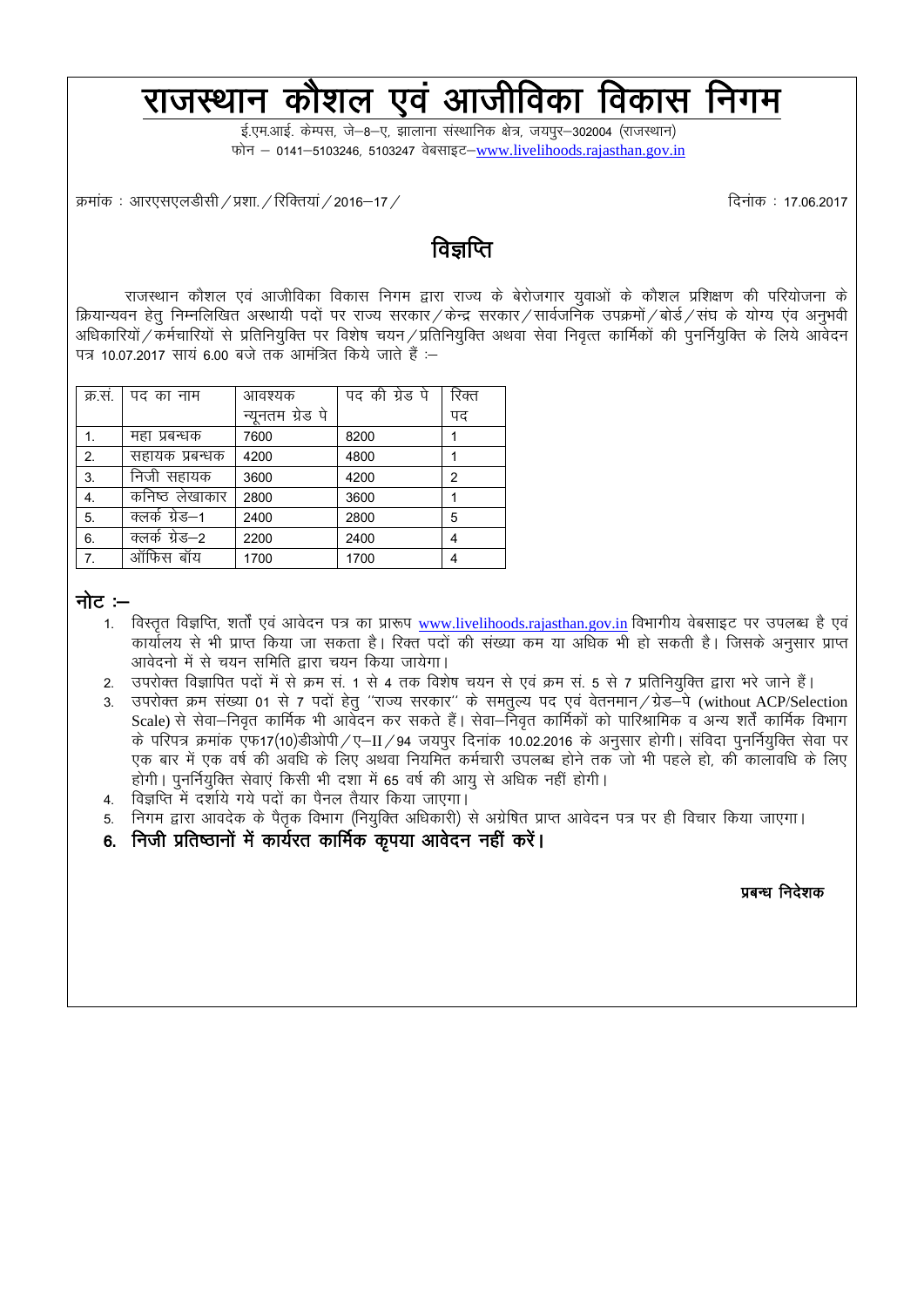# **Rajasthan Skill and Livelihoods Development Corporation**

EMI Campus, J-8-A, Jhalana Institutional Area, Jaipur-302004 (Rajasthan)

RSLDC/Admn./Vacancy/2016-17/ Date: 17.06.2017

## **Advertisement**

Applications are invited from the officers/employees of any Department/Corporation/Board/Organization of Govt. of India/State Government having relevant experience, in the field of Rural Development, Skill Development, Project implementation etc., for the following posts in Rajasthan Skill and Livelihoods Development Corp. Ltd. (RSLDC). Posts mentioned at S. No. 1 to 4 are to be filled up through deputation on special selection and posts mentioned at S. No. 5 to 7 on deputation.

| S.  | <b>Name of Post</b>       | <b>Grade</b>                      | No. of         | Pay         | <b>Minimum</b>   |  |  |  |  |
|-----|---------------------------|-----------------------------------|----------------|-------------|------------------|--|--|--|--|
| No. |                           | Pay                               | Vacant         | <b>Band</b> | Eligible         |  |  |  |  |
|     |                           |                                   | <b>Post</b>    |             | <b>Grade Pay</b> |  |  |  |  |
|     |                           | <b>Post for Special Selection</b> |                |             |                  |  |  |  |  |
| 1.  | <b>General Manager</b>    | 8200                              |                | $PB-3$      | 7600             |  |  |  |  |
| 2.  | <b>Assistant Manager</b>  | 4800                              |                | $PB-3$      | 4200             |  |  |  |  |
| 3.  | <b>Personal Assistant</b> | 4200                              | 2              | $PB-2$      | 3600             |  |  |  |  |
| 4.  | Jr. Accountant            | 3600                              |                | $PB-2$      | 2800             |  |  |  |  |
|     |                           | <b>Posts for Deputation</b>       |                |             |                  |  |  |  |  |
| 5.  | Clerk Grade-I             | 2800                              | 5              | $PB-1$      | 2400             |  |  |  |  |
| 6.  | Clerk Grade-II            | 2400                              | $\overline{4}$ | $PB-1$      | 2200             |  |  |  |  |
| 7.  | Office Boy                | 1700                              | $\overline{2}$ | $PB-1$      | 1700             |  |  |  |  |

# **Desirable for the post:**

**Serial no. 1: General Manager:-** An officer of Rajasthan State Services in Selection Scale

Or

An officer of eligible Grade Pay from any Department/Corporation/Board/ Organization of Govt. of India/State Government having relevant experience in the field of Rural Development, Skill Development, Project implementation General Administration etc.

**Serial no. 2: Assistant Manager:-** An officer of eligible Grade Pay from any Department/Corporation/Board/ Organization of Govt. of India/State Government having relevant experience in the field of Rural Development, Skill Development, Project implementation General Administration etc.

**Serial no. 3:Personal Assistant:** An employee of the rank of Personal Assistant (PA)

OR

An employee of eligible Grade Pay from any Department/Corporation/Board/Organization of Govt. of India/State Government **having similar experience.**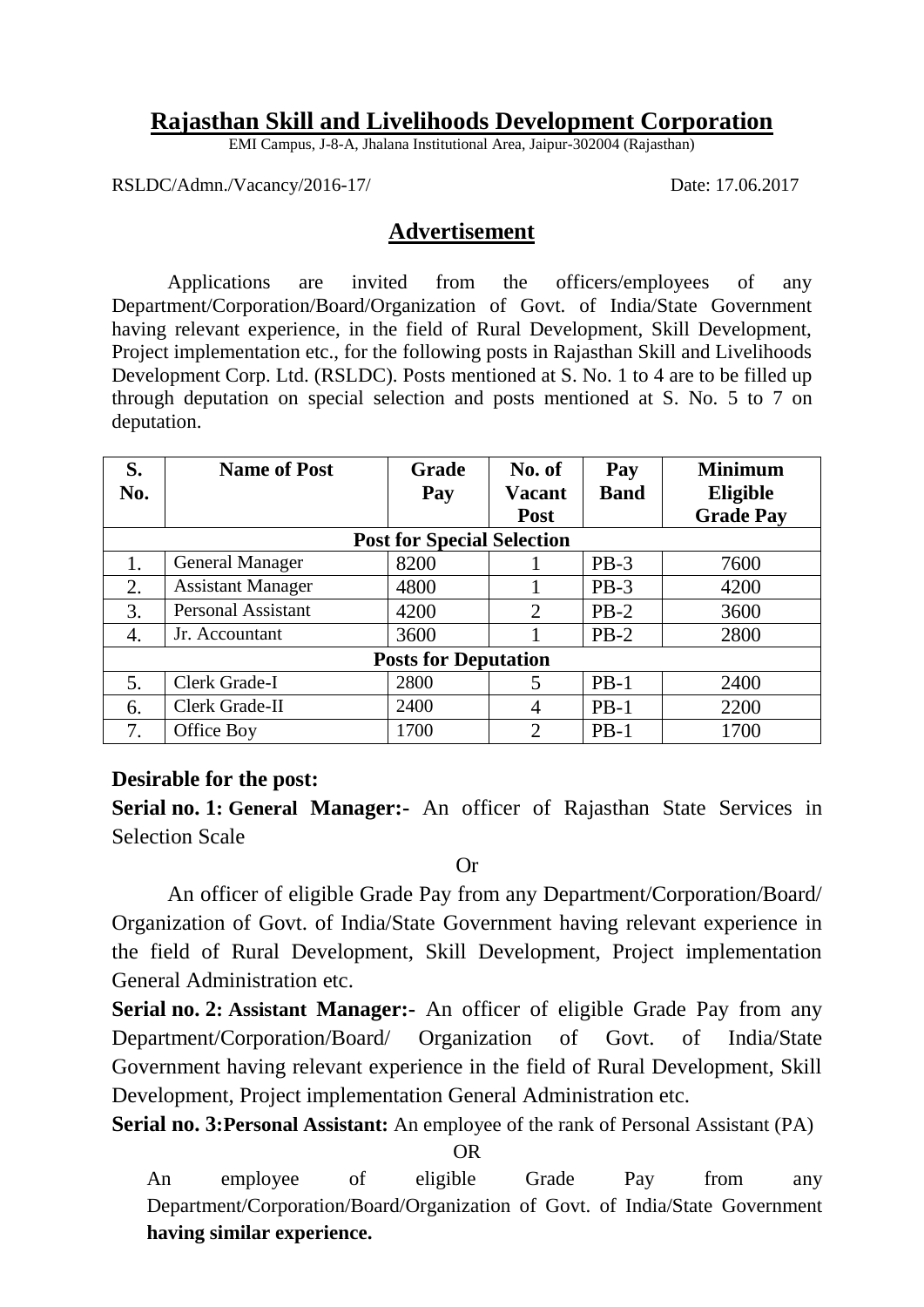**Serial no. 4: Junior Accountant:**- A Junior Accountant with a working knowledge of Tally or similar software.

#### OR

An employee of eligible Grade Pay from any Department/ Corporation /Board Organization of Govt. of India/State Government having worked in Finance & Accounts Wing and having working knowledge of TALLY or any other similar software.

- **Serial no. 5: Clerk-I:** An employee of the eligible Grade Pay from any Department/Corporation /Board/Organization of Govt. of India/State Government.
- **Serial no. 6: Clerk-II:** An employee of the eligible Grade Pay from any Department/Corporation /Board/Organization of Govt. of India/State Government.
- **Serial no. 7: Office Boy:** An employee of the eligible Grade Pay from any Department /Corporation /Board/Organization of Govt. of India/ State Government.

Interested candidates fulfilling the above desirables may apply.

Other conditions are as under:

- 1. "Grade Pay": means Grade Pay of the post held by the officer in the parent organization but does not include Grade Pay/drawn by the officer as **Assured Career Progression (ACP)/Selection Grade.**
- 2. The number of vacancies may increase or decrease.
- 3. Proficiency in English, Hindi and Computer is essential.
- 4. Lien of the selected employee shall remain with parent department.
- 5. Selection would be based on interview by a committee constituted for the selection. However; all the powers to accept or reject application and the selection are reserved with the Managing Director, RSLDC.
- 6. The Officers/Employees selected through special selection (SI. No. 1 to 4) will get 15% Special Allowance. The employees selected on deputation (SI. No. 5 to 7) basis will be eligible for deputation allowance as per Rajasthan Government Rules.
- 7. Format of application may be downloaded from the official web site [www.livelihoods.rajasthan.gov.in](http://www.livelihoods.rajasthan.gov.in/) or may be obtained from our office address mentioned above.
- 8. The application form dully filled  $\&$  Forwarded by the competent authority should reach in this office by 6.00 PM of 10.07.2017. The eligible officers/employees already working in the corporation and willing to apply for higher post may also apply. They need not to submit NOC again from their parent department, but other conditions of selection will remain same.
- 9. The applicants may submit advance copy of the application, but their selection will be subjected to fulfilling all the requirements.
- 10.The applicant should submit certificate to the effect that No vigilance/disciplinary proceedings are either pending or contemplated against him.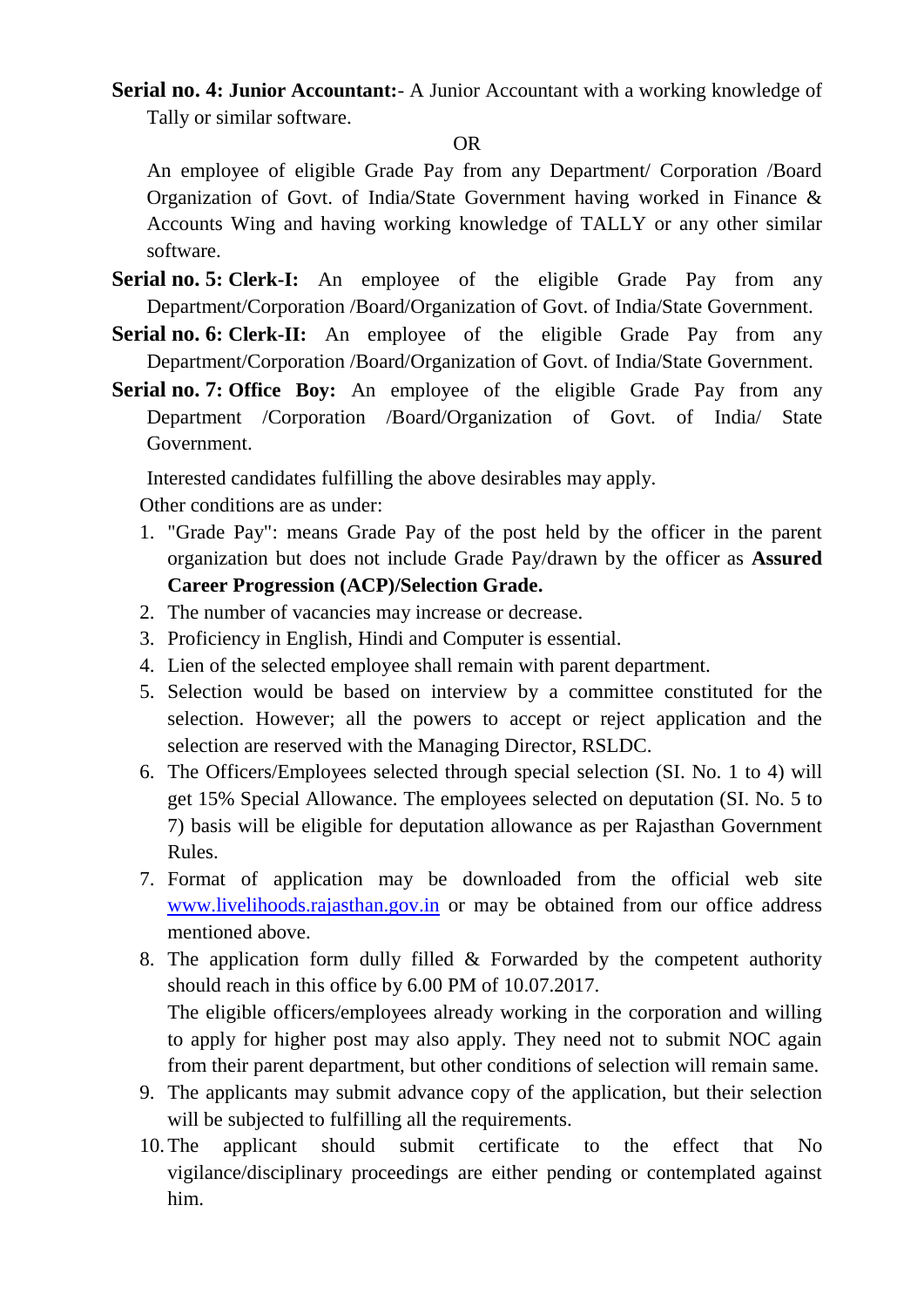11.The applicant will be required to submit, through his/her parent organization, Annual Performance Appraisal Reports of last seven years as and when required by RSLDC.

> **Managing Director RSLDC**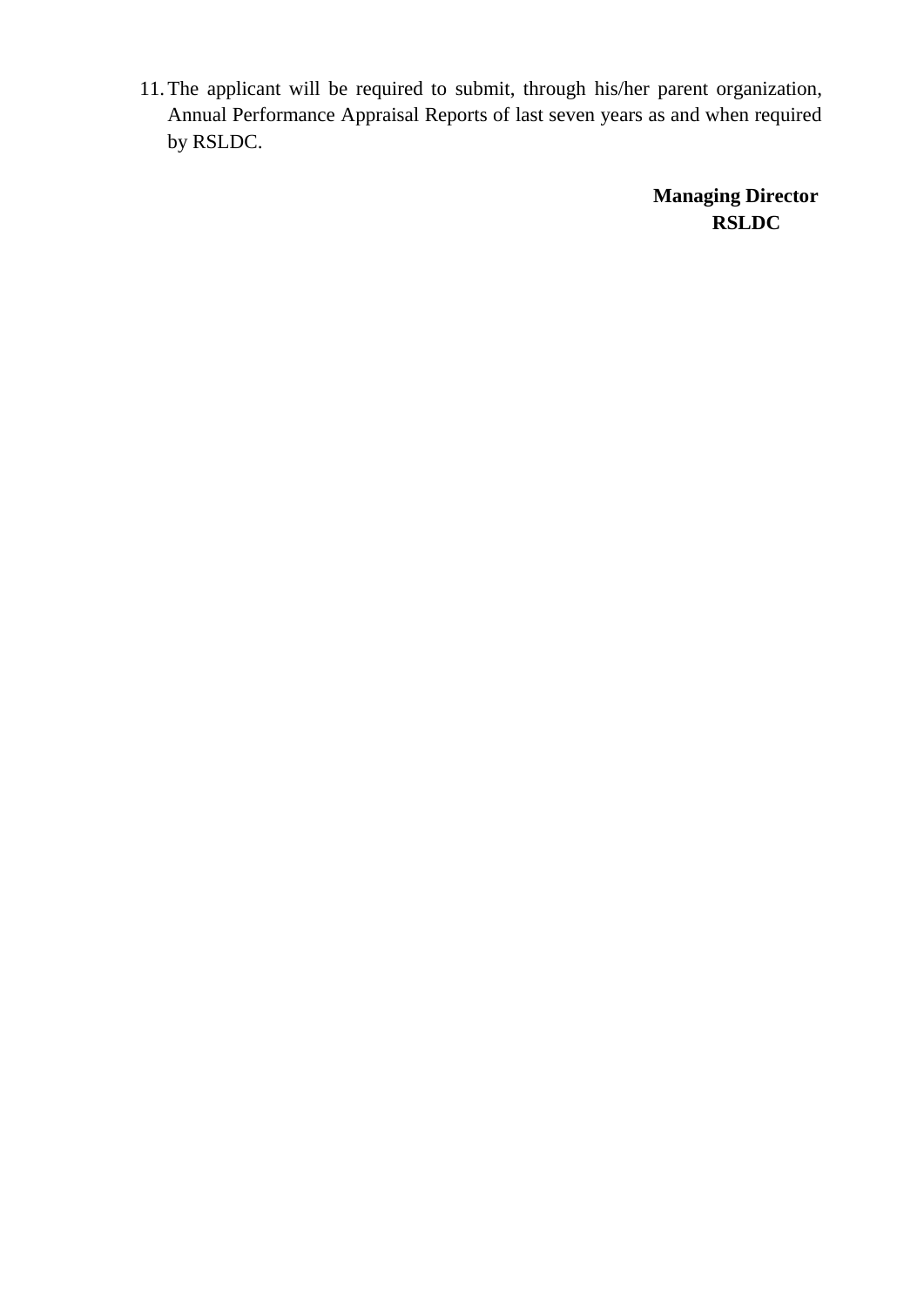# Rajasthan Skill & Livelihoods Development Corporation

EMI Campus, J-8-A, Jhalana Institutional Area, Jaipur 302004, Tele 0141-5164217, 5103246 [www.livelihoods.rajasthan.gov.in](http://www.livelihoods.rajasthan.gov.in/)

Ref.: RSLDC/Admin/Vacancy/2016-17/ Dated: 17.06.2017

#### **Advertisement**

Applications are invited from the retired officers/employees of any Department/Corporation/company/Board/Organization of Govt. of India/State Government having relevant experience, in the field of Rural Development, Skill Development, Project implementation etc., for the following posts in Rajasthan Skill and Livelihoods Development Corp. Ltd. (RSLDC).

| <b>S. No.</b> | <b>Name of Post</b>       | <b>No. of Vacant Post</b> |
|---------------|---------------------------|---------------------------|
|               | <b>General Manager</b>    |                           |
| 2.            | <b>Assistant Manager</b>  |                           |
| 3.            | <b>Personal Assistant</b> | 2                         |
|               | Junior Accountant         |                           |
| 5.            | Clerk Gr-I                |                           |
| 6.            | Clerk Gr-II               |                           |
|               | Office Boy                |                           |

Other conditions are as under:-

- 1. AGE:- The completed age of an applicant should not exceed 65 years as on 01.01.2018.
- 2. Proficiency in English, Hindi and Computer is essential.
- 3. Selection would be based on interview by the committee constituted for the selection however; all the powers to accept or reject application and the selection are reserved with the Managing Director, RSLDC.
- 4. Format of application may be downloaded from the official web site [www.livelihoods.rajasthan.gov.in](http://www.livelihoods.rajasthan.gov.in/) or may be obtained from our office address mentioned above.
- 5. The application form dully filled should reach to this office by 6.00 PM of 10.07.2017.
- 6. Applicants given compulsory retirement or punished during their service period are not eligible.
- 7. The contractual reappointment of retired employees shall be governed by Govt. of Rajasthan order No. F17 (10) DOP/A-II/94 Dated 10.02.2016.
- 8. Applicant must have satisfactory service record.
- 9. Re-appointment of retired employees will be on consolidated remuneration notified by Govt. of Rajasthan from time to time.

Interested candidates fulfilling the above desirables may apply along with a copy of Pension Pay Order, Last Pay Certificate and Proof of Age & Grade Pay.

> **Managing Director RSLDC**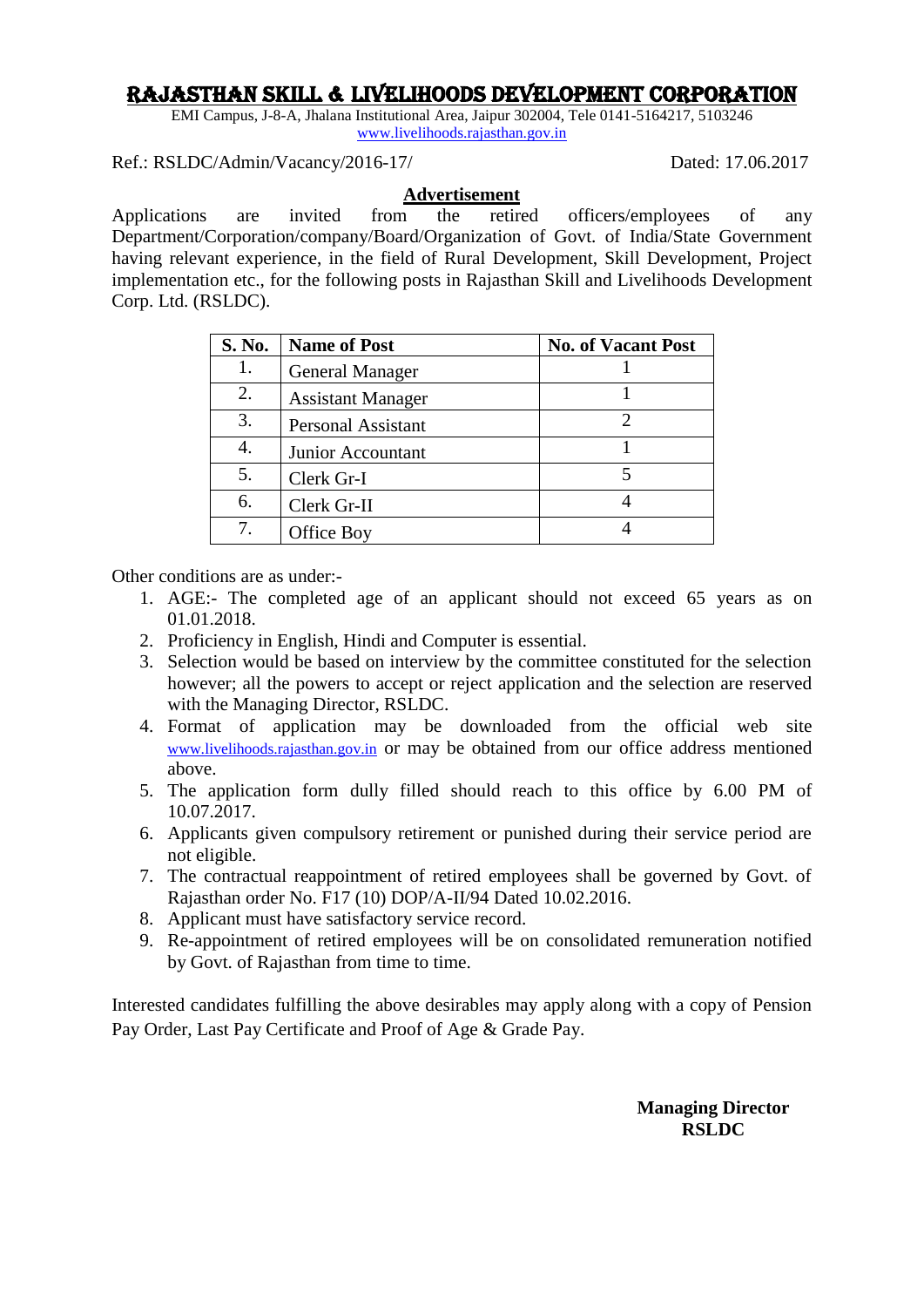### **Format of Application**

|                                                                 | Rajasthan Skill And Livelihoods Development Corporation Limited<br>(A Government of Rajasthan Enterprise)<br>EMI Campus, J-8A, Jhalana Institutional Area, Jaipur 302 004<br><b>APPLICATION FORM</b><br><b>PART-I</b> |                                                   |  |  |                                           |             |                    |  |     |  |             |             |               |                                      |  |             |             |             |  |  |         |  |                        |  |  |  |
|-----------------------------------------------------------------|-----------------------------------------------------------------------------------------------------------------------------------------------------------------------------------------------------------------------|---------------------------------------------------|--|--|-------------------------------------------|-------------|--------------------|--|-----|--|-------------|-------------|---------------|--------------------------------------|--|-------------|-------------|-------------|--|--|---------|--|------------------------|--|--|--|
| <b>Mode of Recruitment:</b><br><b>Name of Post Applied For:</b> |                                                                                                                                                                                                                       |                                                   |  |  | <b>By Deputation or Special Selection</b> |             |                    |  |     |  |             |             |               | Photograph                           |  |             |             |             |  |  |         |  |                        |  |  |  |
| Sr.<br>N <sub>o</sub>                                           | Particulars                                                                                                                                                                                                           |                                                   |  |  |                                           |             |                    |  |     |  |             |             |               | Description                          |  |             |             |             |  |  |         |  |                        |  |  |  |
| 1.                                                              | Name in Full                                                                                                                                                                                                          |                                                   |  |  |                                           |             | <b>First Name</b>  |  |     |  |             |             |               |                                      |  |             | Middle Name |             |  |  | Surname |  |                        |  |  |  |
|                                                                 | {In Block Letters)                                                                                                                                                                                                    |                                                   |  |  |                                           |             |                    |  |     |  |             |             |               |                                      |  |             |             |             |  |  |         |  |                        |  |  |  |
| 2.                                                              | Nationality                                                                                                                                                                                                           |                                                   |  |  |                                           |             |                    |  |     |  |             |             |               |                                      |  |             |             |             |  |  |         |  |                        |  |  |  |
| 3.                                                              | Father's Name                                                                                                                                                                                                         |                                                   |  |  |                                           |             |                    |  |     |  |             |             |               |                                      |  |             |             |             |  |  |         |  |                        |  |  |  |
| 4.                                                              | Date of Birth                                                                                                                                                                                                         | ${\bf D}$<br>${\bf D}$                            |  |  |                                           | $\mathbf M$ | $\mathbf M$        |  |     |  | $\mathbf Y$ | $\mathbf Y$ |               |                                      |  | $\mathbf Y$ |             | $\mathbf Y$ |  |  |         |  |                        |  |  |  |
|                                                                 |                                                                                                                                                                                                                       |                                                   |  |  |                                           |             |                    |  |     |  |             |             |               |                                      |  |             |             |             |  |  |         |  |                        |  |  |  |
| 5.                                                              | <b>Marital Status</b>                                                                                                                                                                                                 |                                                   |  |  |                                           |             |                    |  |     |  |             |             |               |                                      |  |             |             |             |  |  |         |  |                        |  |  |  |
| 6.                                                              | Category                                                                                                                                                                                                              | $\ensuremath{\mathbf{SC}}$<br>$\operatorname{ST}$ |  |  |                                           | Gen         |                    |  | OBC |  |             |             | $\mathbf{PH}$ |                                      |  |             |             |             |  |  |         |  |                        |  |  |  |
| 7.                                                              | <b>Residential Address</b><br>with PIN Code                                                                                                                                                                           |                                                   |  |  |                                           |             |                    |  |     |  |             |             |               |                                      |  |             |             |             |  |  |         |  |                        |  |  |  |
| 8.                                                              | Landline Number                                                                                                                                                                                                       |                                                   |  |  |                                           |             |                    |  |     |  |             |             |               |                                      |  |             |             |             |  |  |         |  |                        |  |  |  |
| 9.                                                              | Mobile Number                                                                                                                                                                                                         |                                                   |  |  |                                           |             |                    |  |     |  |             |             |               |                                      |  |             |             |             |  |  |         |  |                        |  |  |  |
| 10.                                                             | Email ID                                                                                                                                                                                                              |                                                   |  |  |                                           |             |                    |  |     |  |             |             |               |                                      |  |             |             |             |  |  |         |  |                        |  |  |  |
| 11.                                                             | Academic &<br>Professional<br>Qualifications:                                                                                                                                                                         | Examination/<br>Degree                            |  |  |                                           |             | Year of<br>Passing |  |     |  |             |             |               | Name of Institute/ Board/ University |  |             |             |             |  |  |         |  | % of marks<br>or Grade |  |  |  |
|                                                                 |                                                                                                                                                                                                                       |                                                   |  |  |                                           |             |                    |  |     |  |             |             |               |                                      |  |             |             |             |  |  |         |  |                        |  |  |  |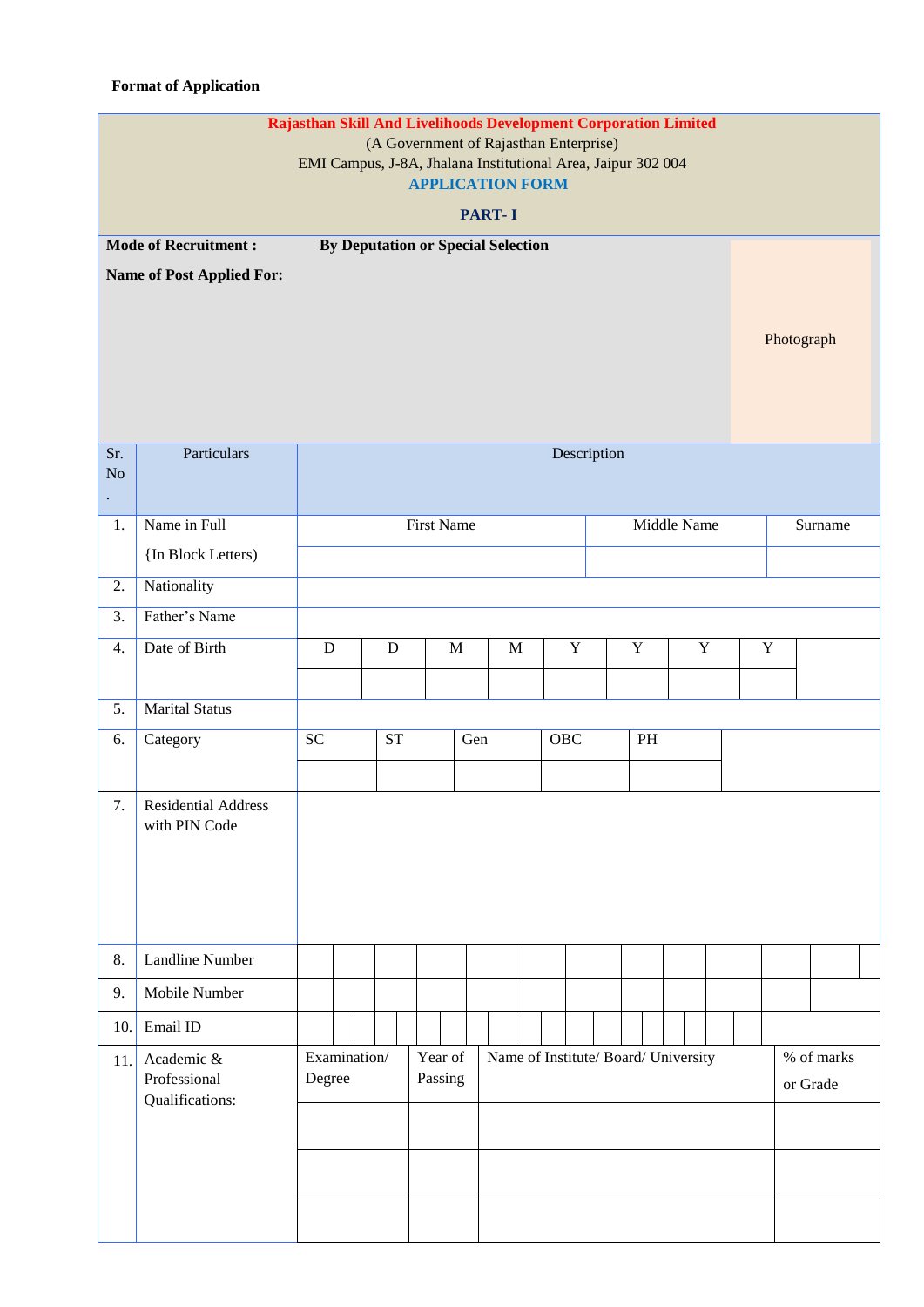| Sr.<br>N <sub>o</sub> | Particulars                                                                                                                                               | Description                                                                                                                                                                                                                                                                                                                                                                                                                                              |  |  |  |  |  |  |  |  |
|-----------------------|-----------------------------------------------------------------------------------------------------------------------------------------------------------|----------------------------------------------------------------------------------------------------------------------------------------------------------------------------------------------------------------------------------------------------------------------------------------------------------------------------------------------------------------------------------------------------------------------------------------------------------|--|--|--|--|--|--|--|--|
| 12.                   | Any Equivalent<br>Qualification                                                                                                                           | If any qualification has been treated as equivalent to the one prescribed in the rules, state<br>the authority for the same.                                                                                                                                                                                                                                                                                                                             |  |  |  |  |  |  |  |  |
| 13.                   | <b>Details of Present</b><br>Employment                                                                                                                   | Sr.<br>Description<br><b>Status</b><br>No.<br>Designation of the post held<br>1.1<br>Date from which held<br>2.<br>Scale of the Pay of the Post (Running Pay<br>3.<br>Band) and Pay Band<br>Grade Pay of the post (without ACP)<br>4.<br>5. Present Running Pay<br>Present Grade Pay<br>6.<br>Whether Regular/ ad hoc/ Tenure/<br>7.<br>Deputation<br>Name of Department/ Organization<br>8.<br>Name of Parent Department in case of<br>9.<br>deputation |  |  |  |  |  |  |  |  |
|                       | 14. Employment History<br>With Work Profile Of<br><b>Each Position Held</b>                                                                               |                                                                                                                                                                                                                                                                                                                                                                                                                                                          |  |  |  |  |  |  |  |  |
| 15.                   | Present<br>Responsibilities                                                                                                                               |                                                                                                                                                                                                                                                                                                                                                                                                                                                          |  |  |  |  |  |  |  |  |
| 16.                   | Any Experience In<br><b>Working Of Projects</b><br>Funded By External<br>Agencies                                                                         |                                                                                                                                                                                                                                                                                                                                                                                                                                                          |  |  |  |  |  |  |  |  |
| 17.                   | <b>Total Emoluments Per</b><br>Month Drawn. {Please<br>indicate detailed break<br>up and attach copy of<br>self attested pay slip}                        | Running Pay:<br>Pay Band:<br>Grade Pay:<br>DA:<br>HRA:<br>$CCA$ :<br>CPF Cont.:<br>Others:<br><b>TOTAL : Rs.</b>                                                                                                                                                                                                                                                                                                                                         |  |  |  |  |  |  |  |  |
| 18.                   | <b>Contact Details Of</b><br>The Officer In<br>HR/P&A/<br>Establishment Who<br><b>Could Be Contacted</b><br>Regarding<br>APAs/NOC/Vigilance<br>Clearance. |                                                                                                                                                                                                                                                                                                                                                                                                                                                          |  |  |  |  |  |  |  |  |